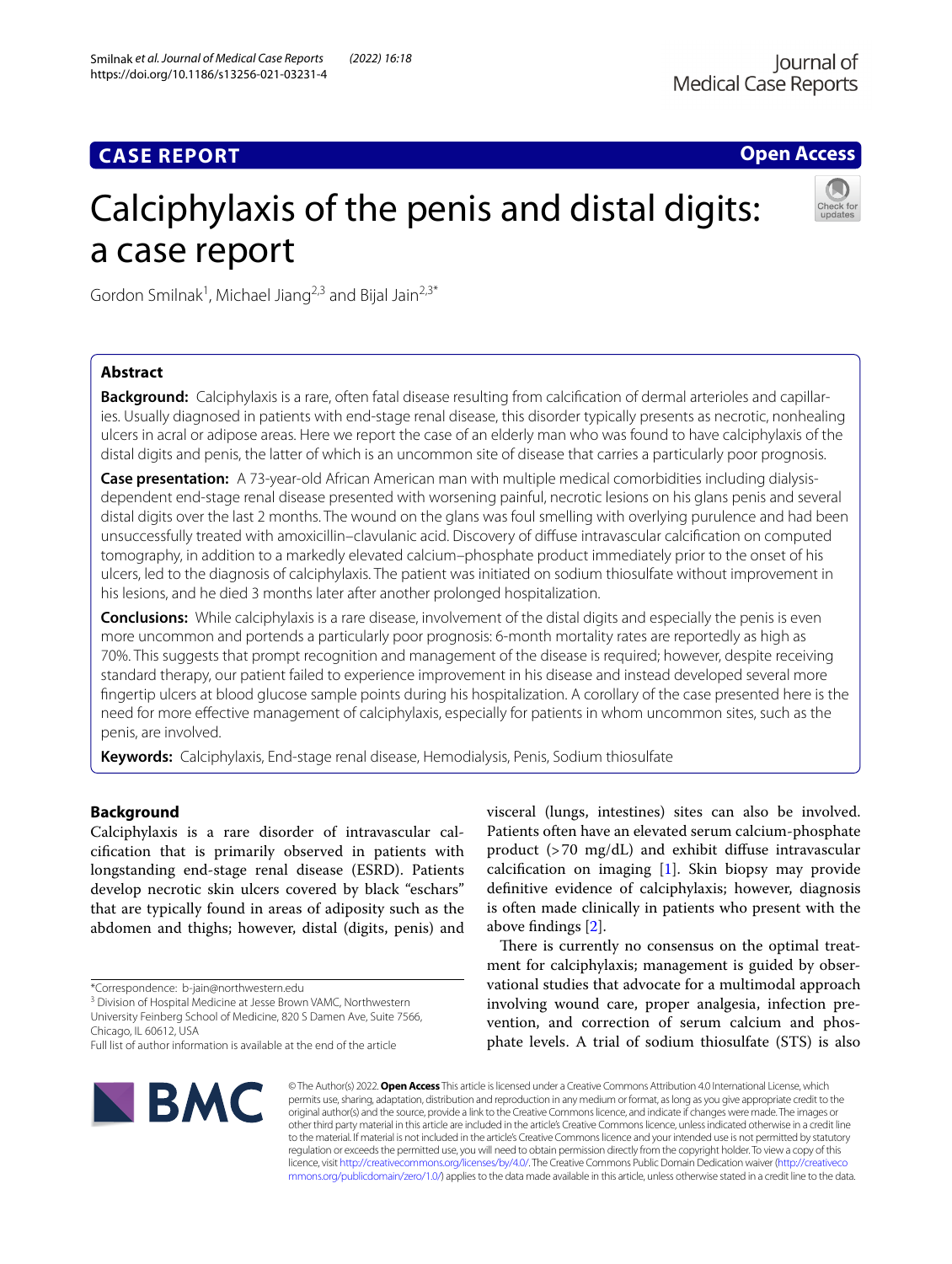recommended for all patients with calciphylaxis owing to its reported success in several case series; however, there is a paucity of large-scale clinical trials to support this [[3\]](#page-3-2). Even with appropriate management, calciphylaxis is a lethal disease: 6-month mortality rate is estimated to be 50%, with most patients dying from overwhelming infection [\[4](#page-3-3)]. Involvement of the penis, as in our patient, is a particularly poor prognostic indicator, with 6-month mortality rates as high as 70% [[5,](#page-3-4) [6](#page-3-5)].

Here we present the case of an elderly male with ESRD and painful necrotic ulcers of his glans penis and digits. This case depicts a distribution of calciphylaxis that is uncommon and carries an exceptionally high mortality burden; it also highlights the need for further study of this condition.

# **Case presentation**

A 73-year-old African American man with a history of ESRD on hemodialysis, coronary artery disease status post-high-risk percutaneous coronary intervention requiring mechanical circulatory support 3 weeks prior, heart failure with preserved ejection fraction, hypertension, and diabetes, presented with necrotic lesions on multiple distal digits and the glans penis developing over the past 2 months. The patient denied any new exposures or trauma to the areas of ulceration and had no history of tobacco use. Of note, the lesion on his glans penis was recently treated with a 1-week course of oral amoxicillin– clavulanic acid without improvement.

The patient was afebrile and had a blood pressure of 87/52 mmHg. Physical examination revealed several small, exquisitely tender, necrotic ulcers with overlying black eschars on multiple fnger pads; a gangrenous distal left third toe; and a foul-smelling lesion on the glans penis with overlying purulence (Fig. [1\)](#page-1-0). The digital lesions were cool to the touch and without surrounding edema or erythema. Examination was otherwise unremarkable except for a systolic ejection murmur that was noted previously.

Laboratory results obtained during admission were notable for a blood urea nitrogen of 40 mg/dL (reference range 7–21 mg/dL), potassium 5.1 mmol/L (3.5– 4.7 mmol/L), calcium 9.1 mg/dL (8.5–10.1 mg/dL), phosphorous 1.5 mg/dL (2.5–4.9 mg/dL), parathyroid hormone (PTH) 104 pg/mL (18.4–80.1 pg/mL), albumin 2.9 g/dL (3.4–5.0 g/dL), white cell count 6.8 K/ $\mu$ L (4.0– 11.0 K/μL), hemoglobin 7.3 g/dL (13.0–17.0 g/dL), and hemoglobin A1c 6.9% ( $\leq$  5.6%). Upon chart review, his serum calcium and phosphorus were found to be 9.2 mg/ dL and 9.0 mg/dL (product  $= 82.8$  mg/dL) when the penile lesion frst appeared.

The patient underwent a computed tomography  $(CT)$ scan of the abdomen and pelvis, which revealed extensive

<span id="page-1-0"></span>**Fig. 1** Image of the patient's penis shortly after admission. Necrosis of the glans with overlying purulence can be seen



<span id="page-1-1"></span>as shown. These radiographic lesions correlated with overlying skin

necrosis





ing wound on the glans (Fig.  $2$ ). These radiographic findings, in a patient ESRD and recently elevated calcium and phosphate levels, yielded a clinical diagnosis of calciphylaxis. Treatment with thrice weekly sodium thiosulfate (25 g) during dialysis was initiated. A confrmatory skin biopsy performed later in his hospital course was inconclusive.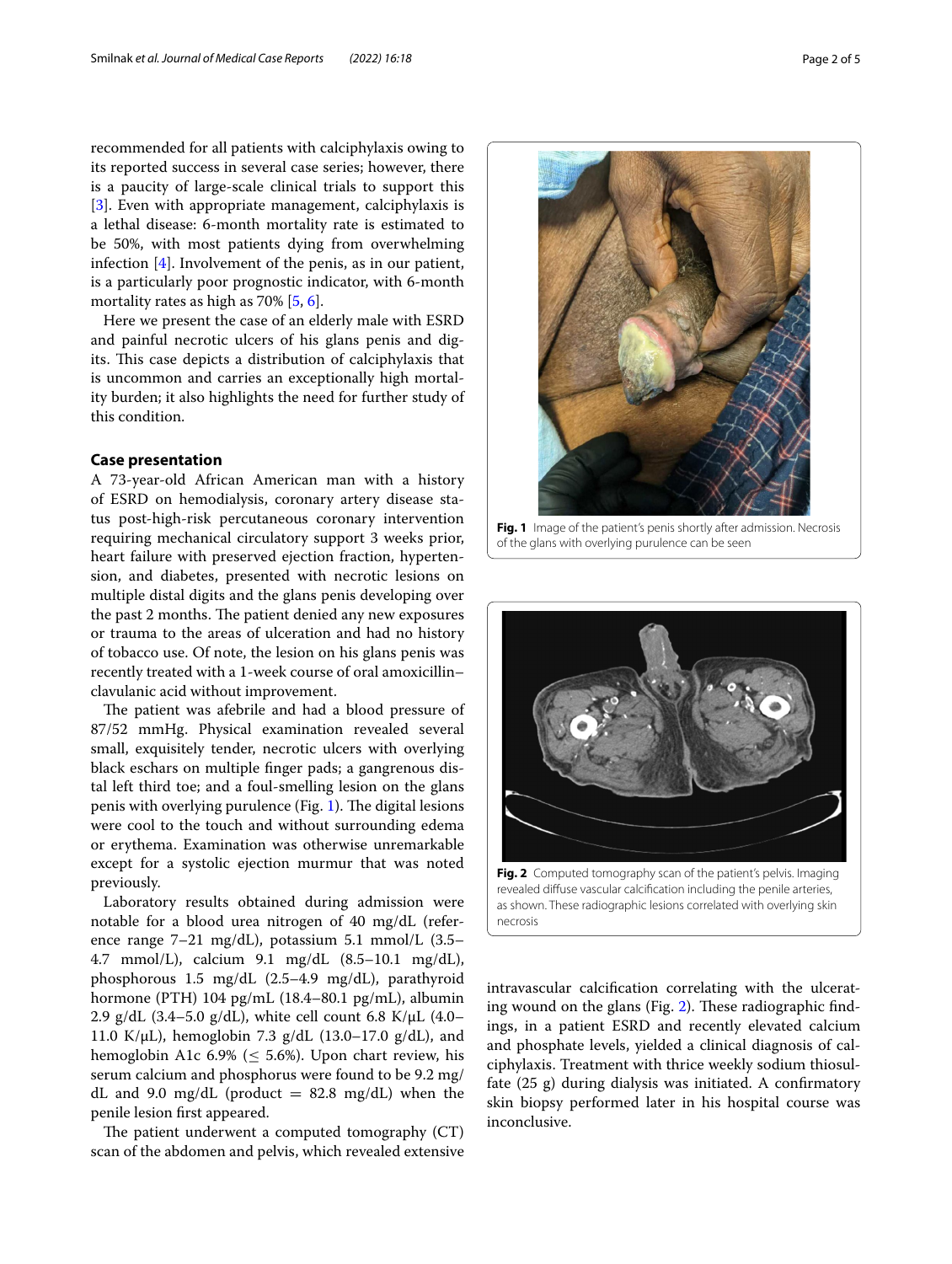Although the patient tolerated treatment without appreciable side efects, he experienced no improvement in the digital or penile lesions; in fact, he developed several more painful, necrotic ulcers corresponding with fnger-stick blood glucose sample points. He was discharged home with plans to continue regular STS during dialysis. On follow-up, his wounds remained painful but showed no further progression; unfortunately, he died 3 months later after another prolonged hospitalization.

# **Discussion**

Calciphylaxis is a devastating disease that results from signifcant calcifcation of the tunica media of dermal arterioles and capillaries. The exact mechanism of pathogenesis is unknown, but hyperparathyroidism, hypervitaminosis D, and elevated serum calcium and phosphorus have all been implicated [[7\]](#page-3-6). It is thought that calcium deposition and subsequent endothelial injury promotes formation of microthrombi, which reduces luminal caliber leading to ischemia and necrosis of overlying tissues.

Calciphylaxis is usually diagnosed in patients with dialysis-dependent ESRD; other risk factors include diabetes mellitus, autoimmune disease, malignancy, kidney transplant, and hypoalbuminemia  $[7, 8]$  $[7, 8]$  $[7, 8]$  $[7, 8]$ . The annual incidence in patients with ESRD is approximately 0.04–4% and thought to be increasing [[1,](#page-3-0) [9](#page-3-8)]. Prevalence of calciphylaxis has been less well studied and is likely underestimated; one cross-sectional study estimated the prevalence in ESRD to be  $4.1\%$  [[10\]](#page-3-9). The average age at diagnosis is between 50 and 70 years, with roughly twothirds of patients being women  $[1, 11]$  $[1, 11]$  $[1, 11]$ . While calciphylaxis has been conventionally thought to develop over areas of adiposity, a 2019 meta-analysis of 856 cases found that the distal lower extremities were the most common site of involvement (55%), followed by the proximal lower extremities (40%) and then the trunk (31%) [\[2](#page-3-1), [12\]](#page-3-11). Upper extremity involvement, as in our patient, was only seen in approximately 10% of all cases. Due to its rich vascular network, calciphylaxis of the penis is even less common: a 2018 review estimates that as few as 50 cases have been reported in the literature [\[13](#page-3-12), [14](#page-3-13)].

Lesions in calciphylaxis may begin as indurated nodules or plaques resembling livedo reticularis, before progressing to necrotic ulcers with or without eschars [[15\]](#page-3-14). However, initial presentation can vary significantly, so diagnosis requires a high degree of suspicion in the proper clinical context. Other features that may suggest presence of the disease include obesity, hyperparathyroidism, and an elevated (> 70 mg/dL) serum calcium–phosphate product in the months leading up to appearance of the lesions, as seen in our patient  $[16]$  $[16]$ . Further diagnostic testing is not required if the presentation is typical; however, if imaging is obtained, it may reveal intravascular or soft tissue calcifcation in corresponding areas [[17\]](#page-4-0). Skin biopsy can provide defnitive evidence of calciphylaxis, but is often reserved for ambiguous cases since it can predispose to wound complications or be nondiagnostic, as it was in this patient [[18](#page-4-1)]. Importantly, some sources even argue that biopsy is contraindicated in penile calciphylaxis because of low diagnostic yield, as well as the particularly high risk of sepsis or acceleration of necrosis [\[19](#page-4-2), [20\]](#page-4-3).

A major challenge in management of calciphylaxis is the lack of consistent supporting evidence for a frst-line treatment. Sodium thiosulfate (STS) is a drug that may possess benefcial vasodilatory and antioxidant efects and has been associated with longer survival in several case series; however, subjects in these studies were often managed with complex treatment regimens, making it difficult to assess the efficacy of STS monotherapy  $[2, 21]$  $[2, 21]$  $[2, 21]$  $[2, 21]$ . Furthermore, a 2019 meta-analysis failed to demonstrate an improvement in wound progression or mortality from calciphylaxis through use of STS [\[12](#page-3-11)]. Nevertheless, a trial of this medication is recommended in all patients for at least 1 month [[3\]](#page-3-2).

In addition to STS, management of calciphylaxis is multifaceted and involves appropriate analgesia, wound care, infection prevention, and optimization of dialysis [\[22](#page-4-5)]. Abnormalities in serum calcium and phosphate should also be corrected through use of binders such as sevelamer, with a goal product of  $<$  55 mg/dL [\[6](#page-3-5)]. Cinacalcet, a calcimimetic, is considered in cases of signifcant hyperparathyroidism (PTH > 300 pg/mL) and thus was not indicated in this patient  $[12]$ . If superimposed infection is suspected, as in our patient, empiric antibiotics with activity against methicillin-resistant *Staphylococcus aureus* and anaerobes should be initiated promptly given the high associated mortality risk. Despite theoretical benefts, anticoagulation does not play a major role in management; in fact, warfarin therapy has been established as a risk factor for calciphylaxis, possibly through inhibition of vitamin K-dependent regulatory proteins that prevent vascular calcifcation [[7,](#page-3-6) [23](#page-4-6)].

Experimental therapies such as hyperbaric oxygen and pentoxifylline have been explored, with some success, in treating resistant calciphylaxis but continue to lack largescale supporting evidence [\[7](#page-3-6), [15](#page-3-14)]. Surgical management, such as revascularization procedures and partial or total penectomy, has also been described in select cases of penile calciphylaxis but does not appear to confer a survival beneft [[13,](#page-3-12) [14\]](#page-3-13).

Even with prompt initiation of treatment, calciphylaxis portends a dismal prognosis. The disease has a 6-month survival rate of approximately 50%, with disseminated infection continuing to account for most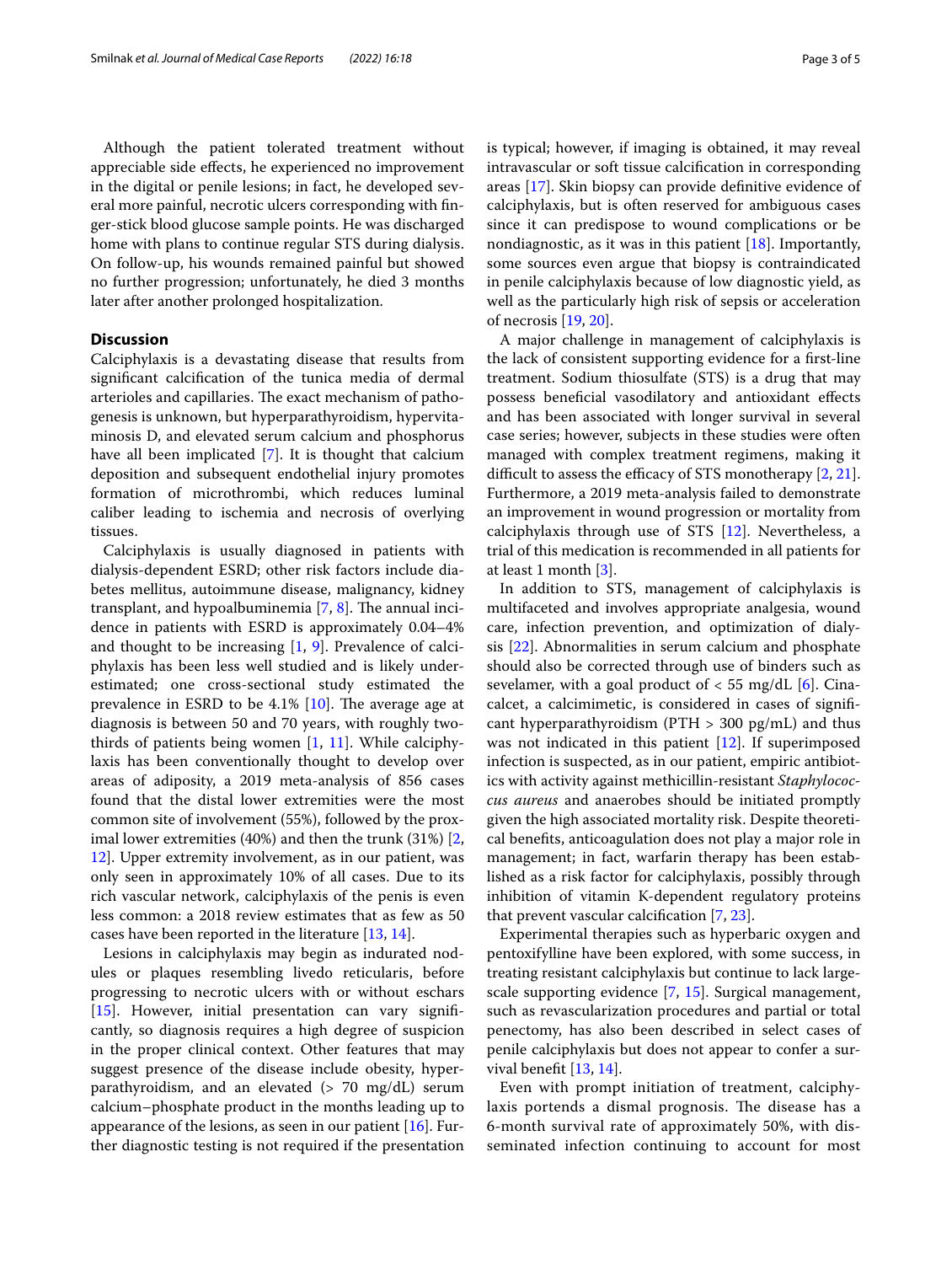deaths [[9,](#page-3-8) [24](#page-4-7)]. Of note, mortality is roughly tripled among patients receiving hemodialysis, such as the patient presented here [[4\]](#page-3-3). Penile calciphylaxis appears to be especially resistant to accepted treatments and has a 6-month mortality rate of up to 70% [[5,](#page-3-4) [6](#page-3-5)]. Reasons for this worsened prognosis are not fully understood, but it is thought that involvement of the rich network of penile arterioles and capillaries implies more systemic disease  $[13, 25]$  $[13, 25]$  $[13, 25]$ . This patient's multisite presentation and failure to improve with standard management indicate that he likely had advanced calciphylaxis.

One additional unique aspect of this case was the subsequent development of painful, necrotic ulcers at fingertip blood glucose sample points. This presents yet another challenge in the management of calciphylaxis, since many patients have diabetes and poor glucose control may be a risk factor for worse disease [\[26](#page-4-9), 27. Though involvement of the distal upper extremity is not as prognostically worrisome as penile calciphylaxis, this case serves as a reminder of the importance of mitigating iatrogenic trauma in susceptible patients [[11](#page-3-10)]. Glucose monitoring was eventually discontinued in this patient and successfully prevented progression of his fngertip wounds.

# **Conclusions**

Overall, this case highlights the particularly poor prognosis associated with penile calciphylaxis. It also underscores the need for more efective management of the disease, especially in patients with multiple comorbidities.

#### **Abbreviations**

ESRD: End-stage renal disease; STS: Sodium thiosulfate; PTH: Parathyroid hormone; CT: Computed tomography.

#### **Acknowledgements**

The authors wish to thank the patient and his wife for providing permission to share his case.

#### **Authors' contributions**

GS prepared the original draft of the manuscript. MJ provided relevant clinical data and images and was a major contributor to the manuscript. BJ provided relevant clinical data and was a major contributor to the manuscript. All authors read and approved the fnal version of the manuscript.

### **Funding**

No funding was necessary for completion of this manuscript.

#### **Availability of data and materials**

Data sharing is not applicable to this article as no datasets were generated or analyzed during the current study.

## **Declarations**

# **Ethics approval and consent to participate**

Not applicable.

#### **Consent for publication**

Written informed consent was obtained from the patient for publication of this case report and any accompanying images. A copy of the written consent is available for review by the Editor-in-Chief of this journal.

#### **Competing interests**

The authors declare that they have no competing interests.

#### **Author details**

<sup>1</sup> Northwestern University Feinberg School of Medicine, Chicago, IL, USA.<br><sup>2</sup> Department of Medicine, Northwestern University Feinberg School of M <sup>2</sup> Department of Medicine, Northwestern University Feinberg School of Medicine, Chicago, IL, USA.<sup>3</sup> Division of Hospital Medicine at Jesse Brown VAMC, Northwestern University Feinberg School of Medicine, 820 S Damen Ave, Suite 7566, Chicago, IL 60612, USA.

## Received: 13 October 2021 Accepted: 14 December 2021 Published online: 18 January 2022

#### **References**

- <span id="page-3-0"></span>1. Brandenburg VM, Kramann R, Rothe H, Kaesler N, Korbiel J, Specht P, *et al*. Calcifc uraemic arteriolopathy (calciphylaxis): data from a large nationwide registry. Nephrol Dial Transpl. 2017;32(1):126–32.
- <span id="page-3-1"></span>2. Nigwekar SU, Thadhani R, Brandenburg VM. Calciphylaxis. N Engl J Med. 2018;378(18):1704–14.
- <span id="page-3-2"></span>3. Nigwekar SU, Brunelli SM, Meade D, Wang W, Hymes J, Lacson E Jr. Sodium thiosulfate therapy for calcifc uremic arteriolopathy. Clin J Am Soc Nephrol. 2013;8(7):1162–70.
- <span id="page-3-3"></span>4. McCarthy JT, El-Azhary RA, Patzelt MT, Weaver AL, Albright RC, Bridges AD, *et al*. Survival, risk factors, and efect of treatment in 101 patients with calciphylaxis. Mayo Clin Proc. 2016;91(10):1384–94.
- <span id="page-3-4"></span>5. O'Neil B, Southwick AW. Three cases of penile calciphylaxis: diagnosis, treatment strategies, and the role of sodium thiosulfate. Urology. 2012;80(1):5–8.
- <span id="page-3-5"></span>6. Sandhu G, Gini MB, Ranade A, Djebali D, Smith S. Penile calciphylaxis: a life-threatening condition successfully treated with sodium thiosulfate. Am J Ther. 2012;19(1):e66–8.
- <span id="page-3-6"></span>7. Nigwekar SU, Kroshinsky D, Nazarian RM, Goverman J, Malhotra R, Jackson VA, *et al*. Calciphylaxis: risk factors, diagnosis, and treatment. Am J Kidney Dis. 2015;66(1):133–46.
- <span id="page-3-7"></span>8. Nigwekar SU, Wolf M, Sterns RH, Hix JK. Calciphylaxis from nonuremic causes: a systematic review. Clin J Am Soc Nephrol. 2008;3(4):1139–43.
- <span id="page-3-8"></span>9. Nigwekar SU, Solid CA, Ankers E, Malhotra R, Eggert W, Turchin A, *et al*. Quantifying a rare disease in administrative data: the example of calciphylaxis. J Gen Intern Med. 2014;29:S724–31.
- <span id="page-3-9"></span>10. Angelis M, Wong LL, Myers SA, Wong LM. Calciphylaxis in patients on hemodialysis: a prevalence study. Surgery. 1997;122(6):1083–9.
- <span id="page-3-10"></span>11. Weenig RH, Sewell LD, Davis MD, McCarthy JT, Pittelkow MR. Calciphylaxis: natural history, risk factor analysis, and outcome. J Am Acad Dermatol. 2007;56(4):569–79.
- <span id="page-3-11"></span>12. Udomkarnjananun S, Kongnatthasate K, Praditpornsilpa K, Eiam-Ong S, Jaber BL, Susantitaphong P. Treatment of calciphylaxis in CKD: a systematic review and meta-analysis. Kidney Int Rep. 2019;4(2):231–44.
- <span id="page-3-12"></span>13. Yang TY, Wang TY, Chen M, Sun FJ, Chiu AW, Chen YH. Penile calciphylaxis in a patient with end-stage renal disease: a case report and review of the literature. Open Med (Wars). 2018;13:158–63.
- <span id="page-3-13"></span>14. Karpman E, Das S, Kurzrock EA. Penile calciphylaxis: analysis of risk factors and mortality. J Urol. 2003;169(6):2206–9.
- <span id="page-3-14"></span>15. Wilmer WA, Magro CM. Calciphylaxis: emerging concepts in prevention, diagnosis, and treatment. Semin Dial. 2002;15(3):172–86.
- <span id="page-3-15"></span>16. Ghosh T, Winchester DS, Davis MDP, El-Azhary R, Comfere NI. Early clinical presentations and progression of calciphylaxis. Int J Dermatol. 2017;56(8):856–61.